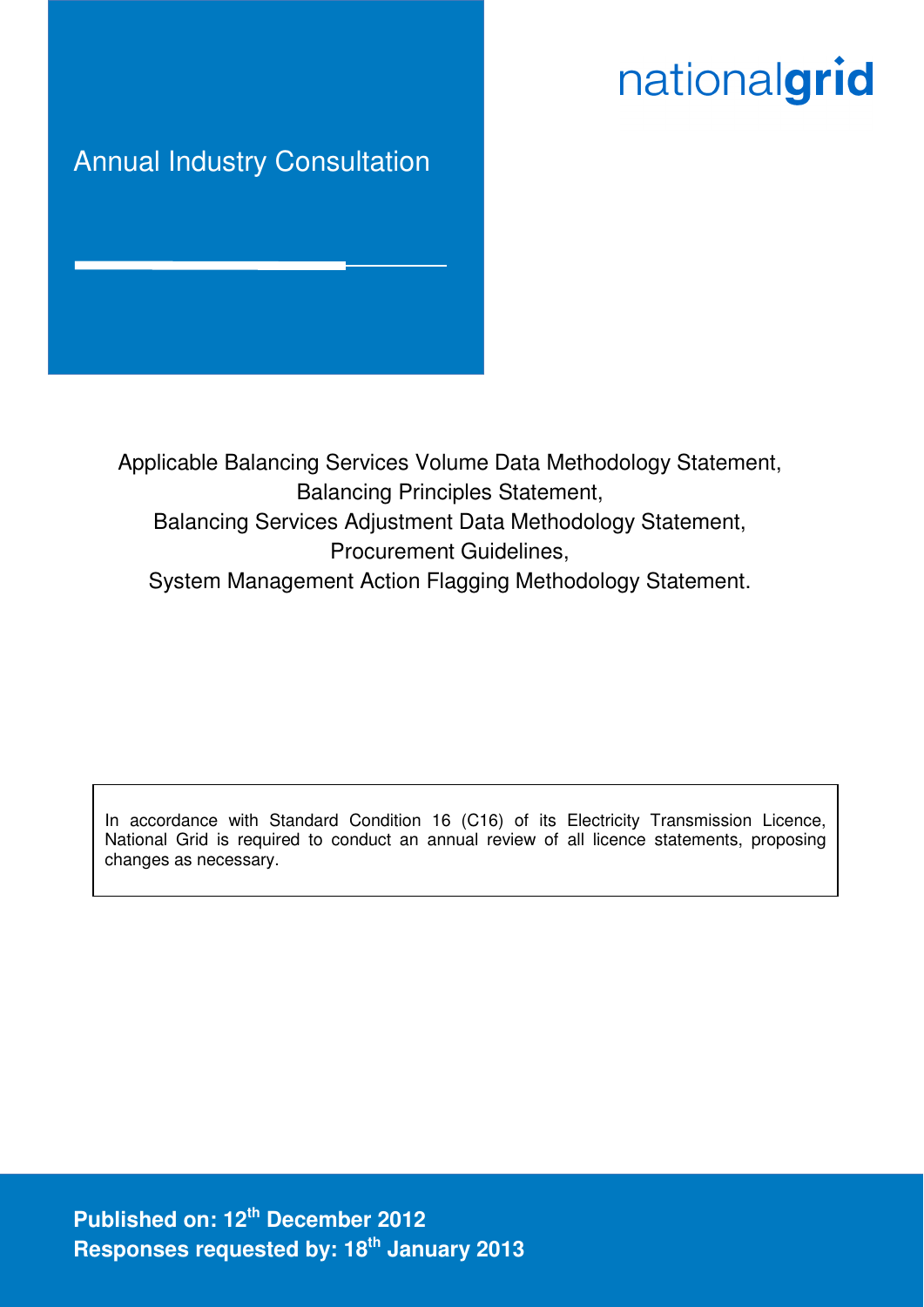# **Executive Summary**

This consultation proposes changes to be made to each of the following documents:

- ABSVD
- BPS
- BSAD
- Procurement Guidelines
- **SMAF**

It is proposed that each of the subject documents will benefit from a general update of minor changes addressing website links, contact details, and cross-referencing to other documents.

The Procurement Guidelines and SMAF Statement have also been updated to include the Fast De-load Service as a Commercial Ancillary Service. This Service is a type of constraint management service, the energy volume associated with which is already captured within the Applicable Balancing Services Volume Data (ABSVD) methodology (Part B Section 1.2).

The changes to the above documents are detailed in Sections 2 to 6 of this consultation.

National Grid welcomes industry views on the proposed changes, and invites views on any other aspects of the subject documents for further consideration.

Responses are required by **18th January 2013**. Details on how to make a response can be found in Section 8.

Following receipt of responses to this consultation, National Grid will prepare and submit a report to the Authority by **25th January 2013**. This consultation, industry responses and the consultation report will all be published at the link below:

http://www.nationalgrid.com/uk/Electricity/Balancing/consultations/

Current versions of the above documents can be found at the following link

http://www.nationalgrid.com/uk/Electricity/Balancing/transmissionlicencestatements/

If you have any questions about this document please contact:

Nick Sargent Commercial Analyst National Grid

Tel: 01926 653873 Email: balancingservices@nationalgrid.com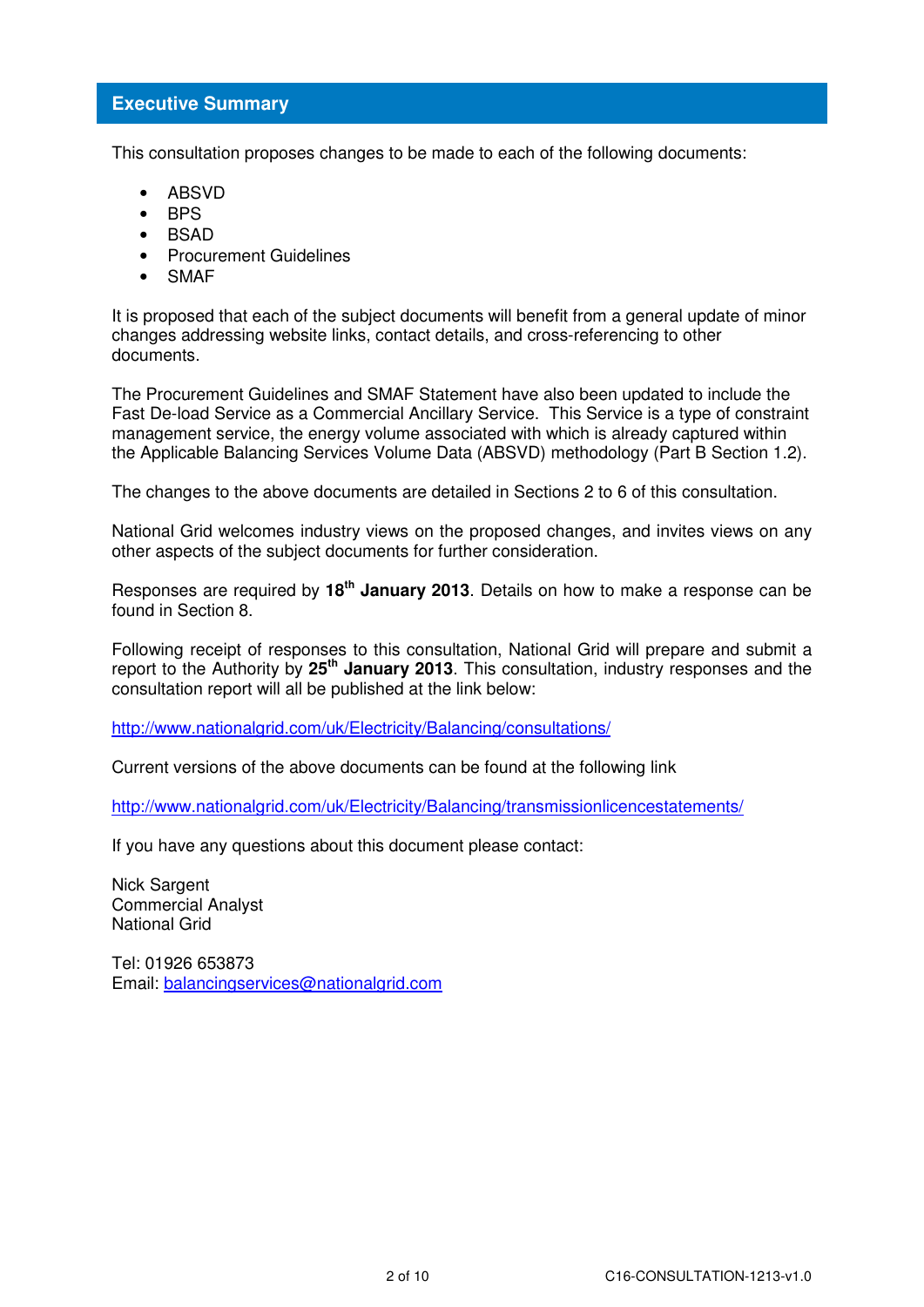# **Contents**

| 1                       |                                                         |  |
|-------------------------|---------------------------------------------------------|--|
| $\mathbf 2$             |                                                         |  |
| 3                       |                                                         |  |
| 4                       |                                                         |  |
| 5                       |                                                         |  |
| 6                       |                                                         |  |
| $\overline{\mathbf{7}}$ |                                                         |  |
| 8                       |                                                         |  |
| 9                       |                                                         |  |
|                         |                                                         |  |
|                         |                                                         |  |
|                         |                                                         |  |
|                         | Appendix D - Revised Procurement Guidelines Document 10 |  |
|                         |                                                         |  |
|                         |                                                         |  |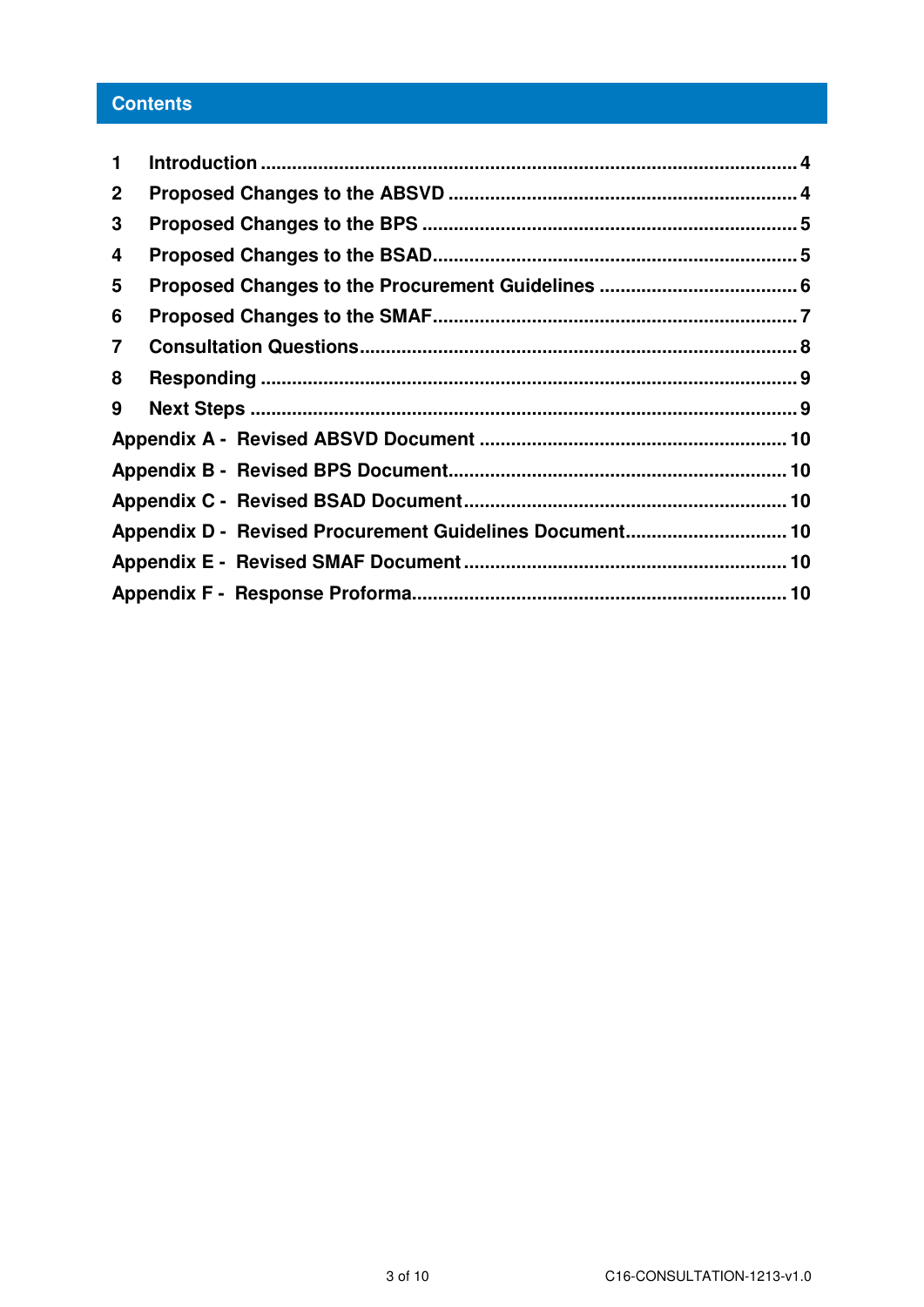# **1 Introduction**

In accordance with Standard Condition 16 (C16) of its Electricity Transmission Licence, National Grid is required to conduct an annual review of all licence statements and, if appropriate, to propose changes to these documents.

The purpose of the annual review and consultation is to ensure that each of the applicable documents remains current by seeking industry views on any proposed changes. Proposed changes can only become effective if approved by the Authority.

As a result of this review, changes are proposed to the following documents:

- Applicable Balancing Services Volume Data Methodology Statement (ABSVD)
- Balancing Principles Statement (BPS)
- Balancing Services Adjustment Data Methodology Statement (BSAD)
- Procurement Guidelines
- System Management Action Flagging Methodology Statement (SMAF)

# **2 Proposed Changes to the ABSVD**

The ABSVD document required a general document revision resulting in minor changes, summarised in Table 1 below.

| Reference         | Change                                            | <b>Comment</b>    |
|-------------------|---------------------------------------------------|-------------------|
| <b>Title Page</b> | <b>Identification of Effective Date:</b>          | Update            |
|                   | <b>Delete: Version</b>                            |                   |
|                   | <b>Insert:</b> Effective                          |                   |
|                   | <b>Update: Revised date</b>                       |                   |
|                   | <b>Delete:</b> Effective in respect of Settlement |                   |
|                   | Days from: 01 April 2011                          |                   |
| Page 2            | <b>Update:</b> Version control record             | Update            |
| Page 3            | <b>Update: Contact details</b>                    | Update            |
| Page 6            | <b>Delete: statement</b>                          | Revision & update |
| Part A Section 1  | <b>Insert: Statement</b>                          |                   |
|                   | <b>Update: Contact details</b>                    |                   |
| Page 19           | <b>Update: Contact details</b>                    | Update            |
| Part C Section 2  |                                                   |                   |

#### **Table 1 – Proposed ABSVD changes**

The proposed changes detailed above are shown in a changed marked version of the ABSVD as Appendix A.

#### **Consultation Question 1**

Do you agree that the changes proposed to the ABSVD, shown in Table 1 have been implemented correctly to the ABSVD in Appendix A?

#### **Consultation Question 2**

Do you agree that the changes proposed to the ABSVD, shown in Table 1 and in Appendix A, should be made?

#### **Consultation Question 3**

Do you have any other comments in relation to the changes proposed to the ABSVD?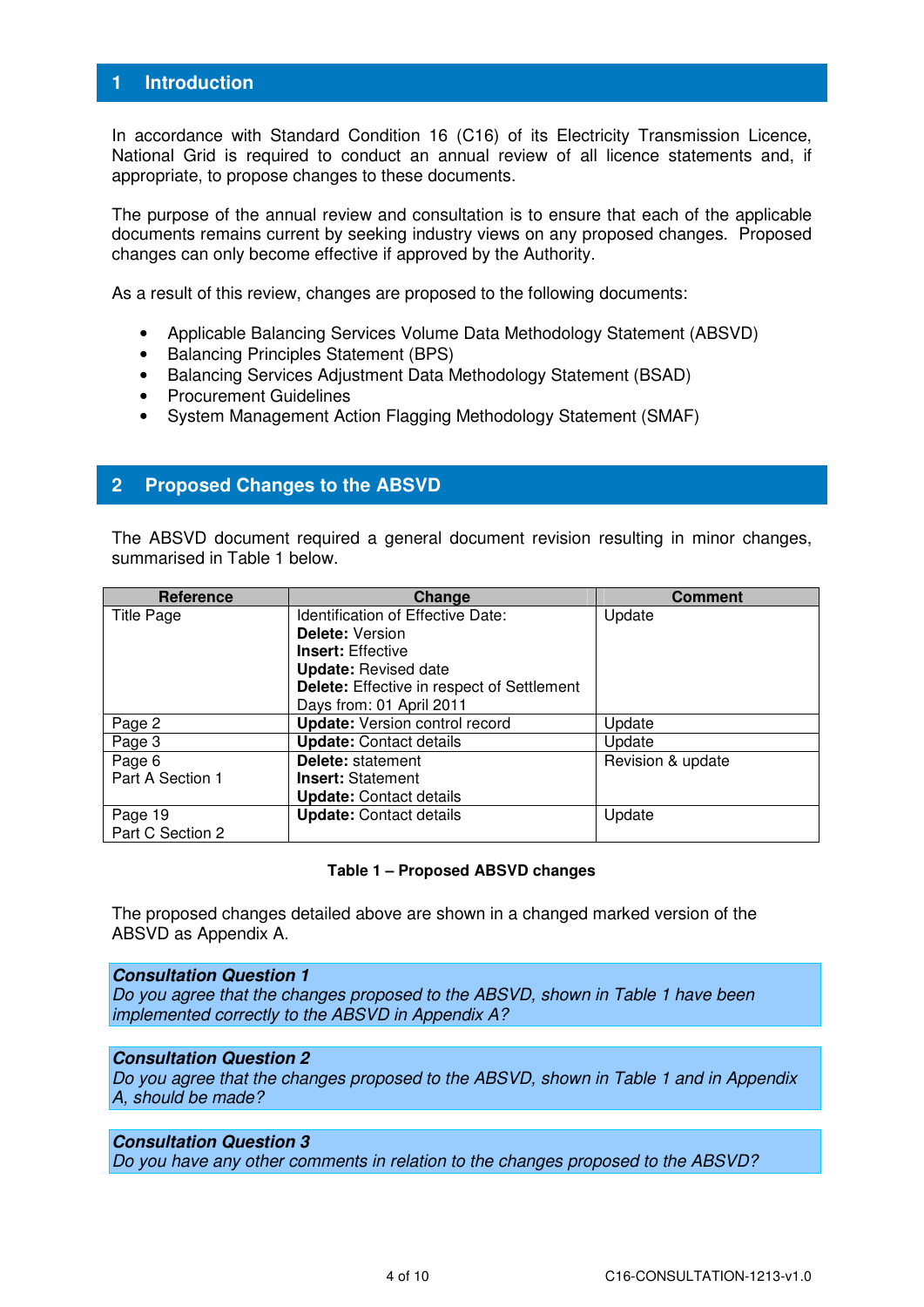# **3 Proposed Changes to the BPS**

The BPS document required a general document revision resulting in minor changes plus an update to a cross-referenced document, summarised in Table 2 below.

| <b>Reference</b>            | Change                                                   | <b>Comment</b> |
|-----------------------------|----------------------------------------------------------|----------------|
| <b>Title Page</b>           | <b>Identification of Effective Date:</b>                 | Update         |
|                             | <b>Delete:</b> from                                      |                |
|                             | <b>Insert: Date</b>                                      |                |
|                             | <b>Update: Revised date</b>                              |                |
| Page 2                      | <b>Update:</b> Version control record                    | Update         |
| Page 3                      | <b>Update: Contact details</b>                           | Update         |
| Pages 4 and 5               | <b>Update: contents</b>                                  | Update         |
| Page 35<br>Part F Section 1 | Update of cross-referred document to<br><b>NETS SQSS</b> | Update         |
|                             | Delete: GB                                               |                |
|                             | <b>Insert:</b> National Electricity Transmission         |                |
|                             | System                                                   |                |

#### **Table 2 – Proposed BPS changes**

The proposed changes detailed above are shown in a changed marked version of the BPS as Appendix B.

#### **Consultation Question 4**

Do you agree that the changes proposed to the BPS, shown in Table 2 have been implemented correctly to the BPS in Appendix B?

#### **Consultation Question 5**

Do you agree that the changes proposed to the BPS, shown in Table 2 and in Appendix B, should be made?

# **Consultation Question 6**

Do you have any other comments in relation to the changes proposed to the BPS?

# **4 Proposed Changes to the BSAD**

The BSAD document required minor changes and some additional clarifying text as summarised in Table 3 below.

| <b>Reference</b>     | Change                                           | <b>Comment</b>               |
|----------------------|--------------------------------------------------|------------------------------|
| <b>Title Page</b>    | <b>Identification of Effective Date:</b>         | Update                       |
|                      | <b>Delete: Version</b>                           |                              |
|                      | <b>Insert: Effective</b>                         |                              |
|                      | <b>Update: Revised date</b>                      |                              |
| Page 3               | <b>Update:</b> Version control record            | Update                       |
| Page 4               | <b>Update: Contact details</b>                   | Update                       |
| Page 5               | <b>Update: Contents</b>                          | Update                       |
| Page 13              | <b>Insert:</b> and will not feed into the energy | Additional text to clarify   |
| Section 3.1.1        | imbalance price calculation.                     | existing treatment of Non-BM |
|                      |                                                  | STOR utilisation.            |
| Page 21              | <b>Insert</b> Seasonal information can be found  | <b>Additional Text</b>       |
| Appendix A Section 2 | within the Tender Sheets supporting              | Update                       |
|                      | each Tender Round, accessed from the             |                              |
|                      | link below.                                      |                              |
|                      | <b>Update:</b> website link                      |                              |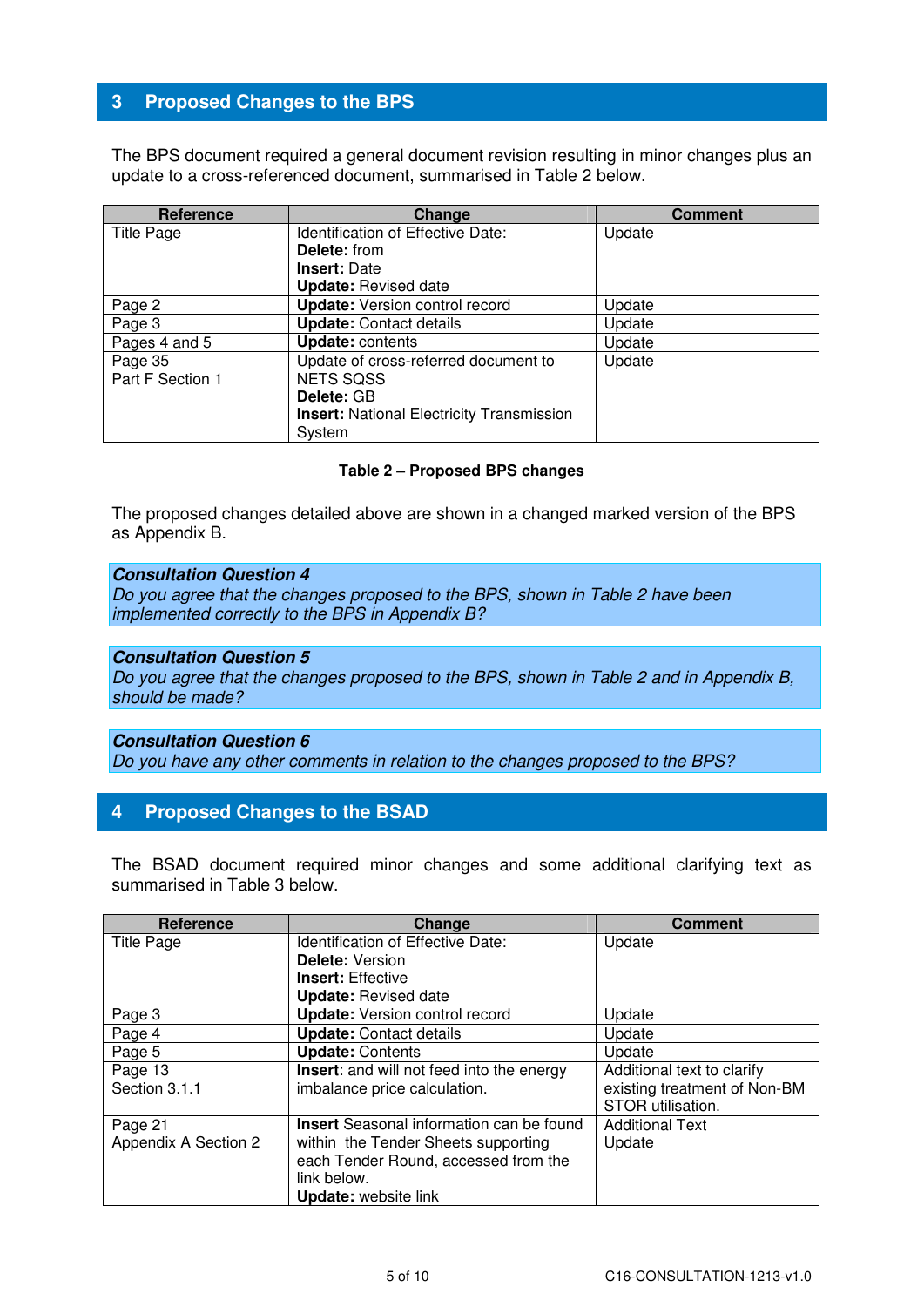#### **Table 3 – Proposed BSAD changes**

The proposed changes detailed above are shown in a changed marked version of the BSAD as Appendix C.

#### **Consultation Question 7**

Do you agree that the changes proposed to the BSAD, shown in Table 3 have been implemented correctly to the BSAD in Appendix C?

#### **Consultation Question 8**

Do you agree that the changes proposed to the BSAD, shown in Table 3 and in Appendix C, should be made?

#### **Consultation Question 9**

Do you have any other comments in relation to the changes proposed to the BSAD?

# **5 Proposed Changes to the Procurement Guidelines**

The Fast De-load Service has now been identified within the Procurement Guidelines as a Commercial Ancillary Service. This Service is a type of constraint management service, the energy volume associated with which is already captured within the Applicable Balancing Services Volume Data (ABSVD) methodology Other minor changes have also been undertaken within the document, all as summarised in Table 4 below.

| <b>Reference</b>   | Change                                          | <b>Comment</b> |
|--------------------|-------------------------------------------------|----------------|
| <b>Title Page</b>  | <b>Identification of Effective Date:</b>        | Update         |
|                    | <b>Delete: From</b>                             |                |
|                    | <b>Insert: Date</b>                             |                |
|                    | <b>Update: Revised date</b>                     |                |
| Page 3             | <b>Update:</b> Version control record           | Update         |
| Page 3/4           | <b>Update: Contact details</b>                  | Update         |
| Page 7             | <b>Update: Contact details</b>                  | Update         |
| Part A Section 1   |                                                 |                |
| Page 14            | <b>Insert:</b> Fast De-load Service             | Addition       |
| Part C Section 1   |                                                 |                |
| Page 18            | <b>Insert:</b> Fast De-load Service explanatory | Addition       |
| Part C Section 2.1 | text                                            |                |
| Page 24            | <b>Update: Contact details</b>                  | Update         |
| Part D Section 1   |                                                 |                |
| Page 27            | <b>Insert:</b> Fast De-load in the Balancing    | Addition       |
| Part D Table 1     | <b>Services Summary Table</b>                   |                |
| Page 28            | <b>Update: Contact details</b>                  | Update         |
| Part E Section 2   |                                                 |                |
| Page 29            | <b>Update: Contact details</b>                  | Update         |
| Part E Section 5   |                                                 |                |

#### **Table 4 – Proposed Procurement Guidelines changes**

The proposed changes detailed above are shown in a changed marked version of the Procurement Guidelines as Appendix D.

# **Consultation Question 10**

Do you agree that the changes proposed to the Procurement Guidelines, shown in Table 4 have been implemented correctly to the Procurement Guidelines in Appendix D?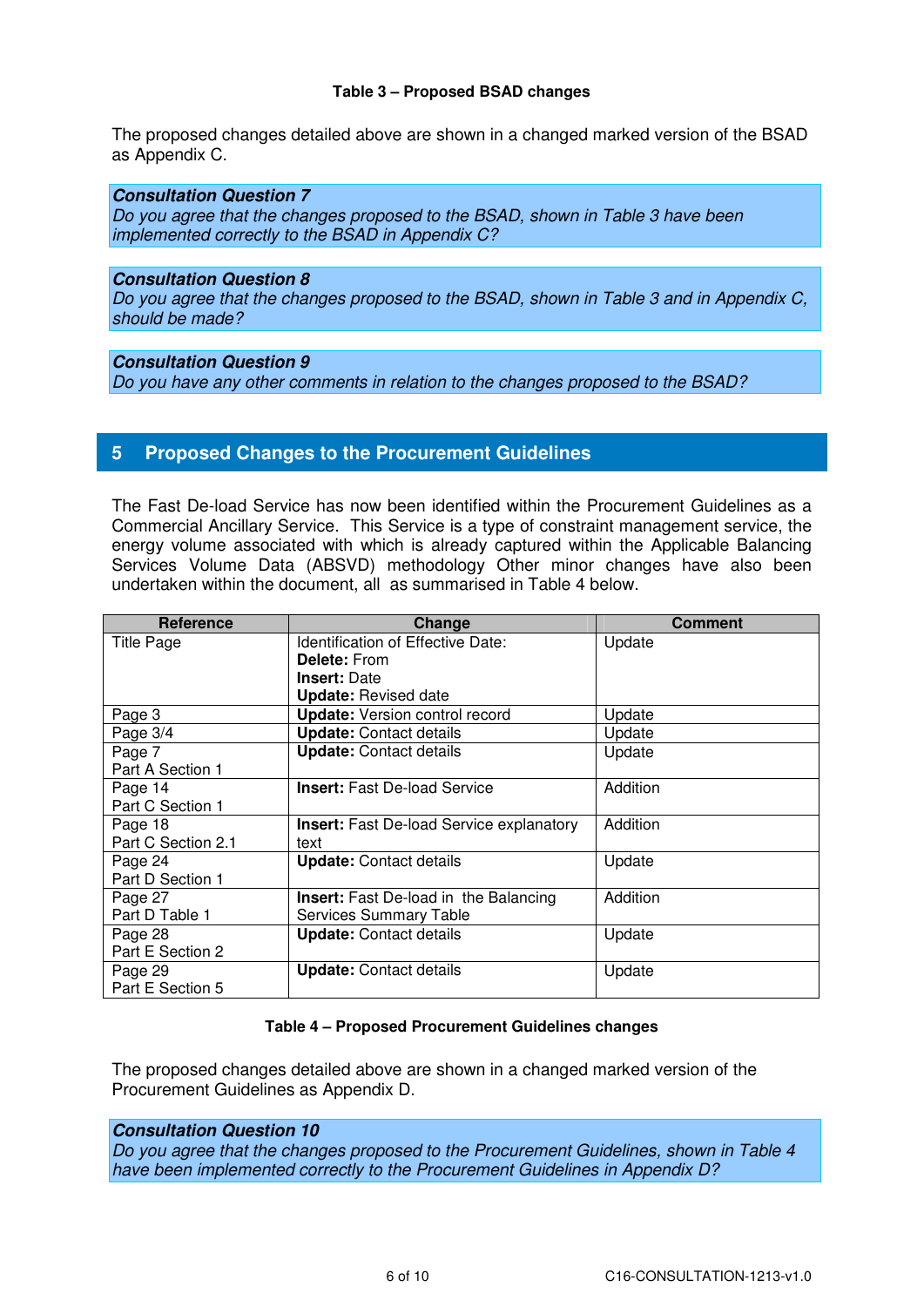#### **Consultation Question 11**

Do you agree that the changes proposed to the Procurement Guidelines, shown in Table 4 and in Appendix D, should be made?

#### **Consultation Question 12**

Do you have any other comments in relation to the changes proposed to the Procurement Guidelines?

## **6 Proposed Changes to the SMAF**

In addition to a general document update, it was identified that use of the Fast De-load Service should be identified within the document as a System Management Action that is flagged. Although rarely used (in the 12 months prior to this report, the Fast De-load service was not utilised at all), this service is a "security" service required to minimise the pre transmission line fault output restrictions that may apply to Power Stations. The energy volume associated with the Fast De-load service is already captured within the Applicable Balancing Services Volume Data (ABSVD) methodology and associated costs would need to be removed from the cash-out calculations. New explanatory text has been included to this effect.

| <b>Reference</b>  | Change                                          | <b>Comment</b> |
|-------------------|-------------------------------------------------|----------------|
| <b>Title Page</b> | <b>Delete: Version</b>                          | Update         |
|                   | <b>Insert:</b> Effective                        |                |
|                   | <b>Update: Revised date</b>                     |                |
| Page 2            | <b>Update:</b> Version control record           | Update         |
|                   | <b>Insert:</b> Details of online document       |                |
|                   | location                                        |                |
| Page 3            | <b>Insert:</b> Contact details                  | Revision       |
| Page 4            | <b>Update:</b> Numbering and text within        | Revision       |
|                   | Contents table.                                 |                |
|                   | Revised numbering reflected throughout          |                |
|                   | the document                                    |                |
| Page 9            | <b>Insert:</b> Fast De-load Service explanatory | Addition       |
| Part B Section 2  | text                                            |                |
| Page 10           | <b>Update: Section title</b>                    | Consistency    |
| Part B Section 3  |                                                 |                |

#### **Table 5 – Proposed SMAF changes**

The proposed changes detailed above are shown in a changed marked version of the SMAF as Appendix E.

#### **Consultation Question 13**

Do you agree that the changes proposed to the SMAF, shown in Table 5 have been implemented correctly to the Procurement Guidelines in Appendix E?

#### **Consultation Question 14**

Do you agree that the changes proposed to the SMAF, shown in Table 5 and in Appendix E, should be made?

#### **Consultation Question 15**

Do you have any other comments in relation to the changes proposed to the SMAF?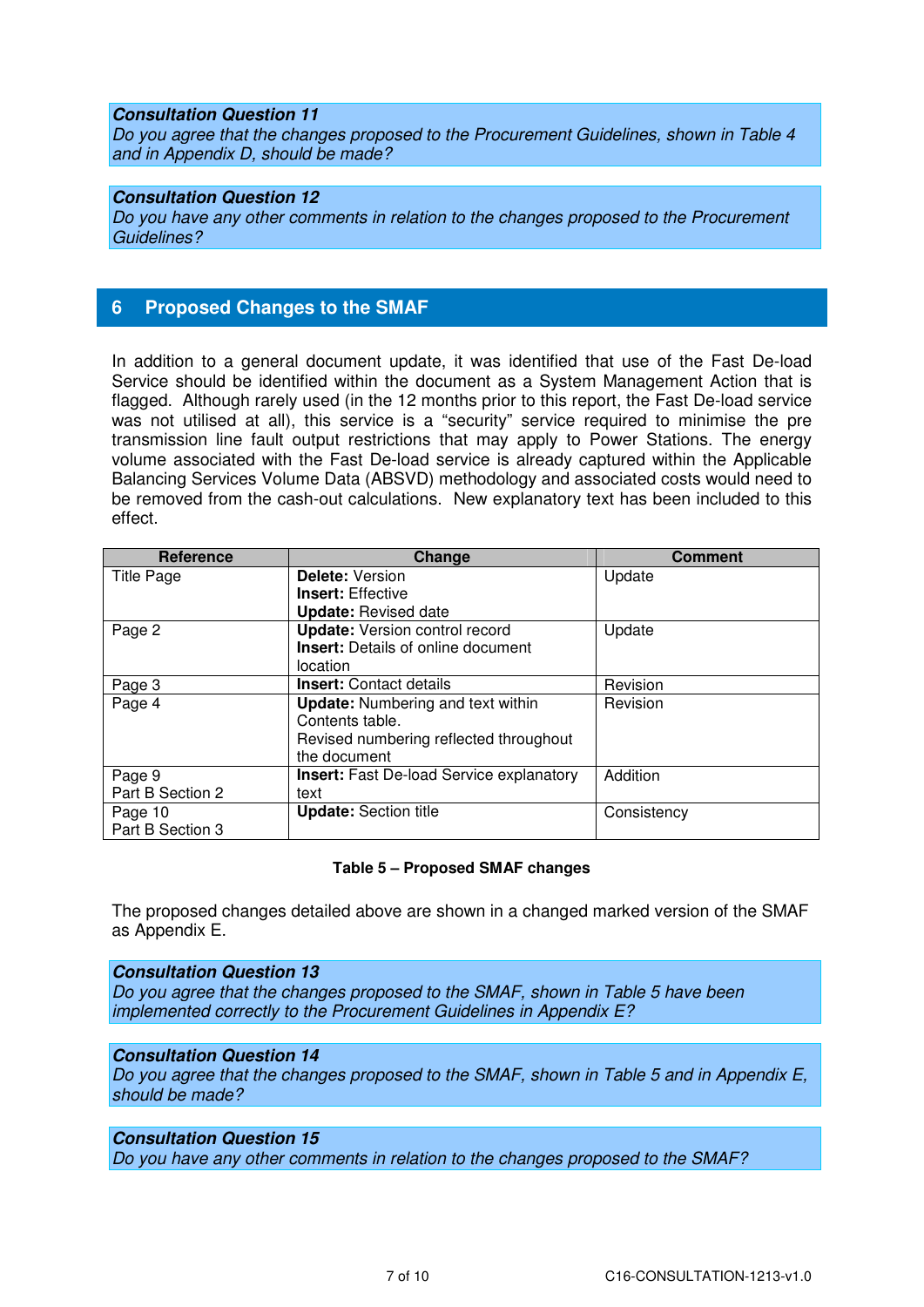# **7 Consultation Questions**

The consultation questions detailed here are also summarised within a response proforma as Appendix F.

#### **ABSVD**

#### **Consultation Question 1**

Do you agree that the changes proposed to the ABSVD, shown in Table 1 have been implemented correctly to the ABSVD in Appendix A?

#### **Consultation Question 2**

Do you agree that the changes proposed to the ABSVD, shown in Table 1 and in Appendix A, should be made?

#### **Consultation Question 3**

Do you have any other comments in relation to the changes proposed to the ABSVD?

#### **BPS**

# **Consultation Question 4**

Do you agree that the changes proposed to the BPS, shown in Table 2 have been implemented correctly to the BPS in Appendix B?

#### **Consultation Question 5**

Do you agree that the changes proposed to the BPS, shown in Table 2 and in Appendix B, should be made?

# **Consultation Question 6**

Do you have any other comments in relation to the changes proposed to the BPS?

#### **BSAD**

#### **Consultation Question 7**

Do you agree that the changes proposed to the BSAD, shown in Table 3 have been implemented correctly to the BSAD in Appendix C?

#### **Consultation Question 8**

Do you agree that the changes proposed to the BSAD, shown in Table 3 and in Appendix C, should be made?

#### **Consultation Question 9**  Do you have any other comments in relation to the changes proposed to the BSAD?

#### **Procurement Guidelines**

#### **Consultation Question 10**

Do you agree that the changes proposed to the Procurement Guidelines, shown in Table 4 have been implemented correctly to the Procurement Guidelines in Appendix D?

#### **Consultation Question 11**

Do you agree that the changes proposed to the Procurement Guidelines, shown in Table 4 and in Appendix D, should be made?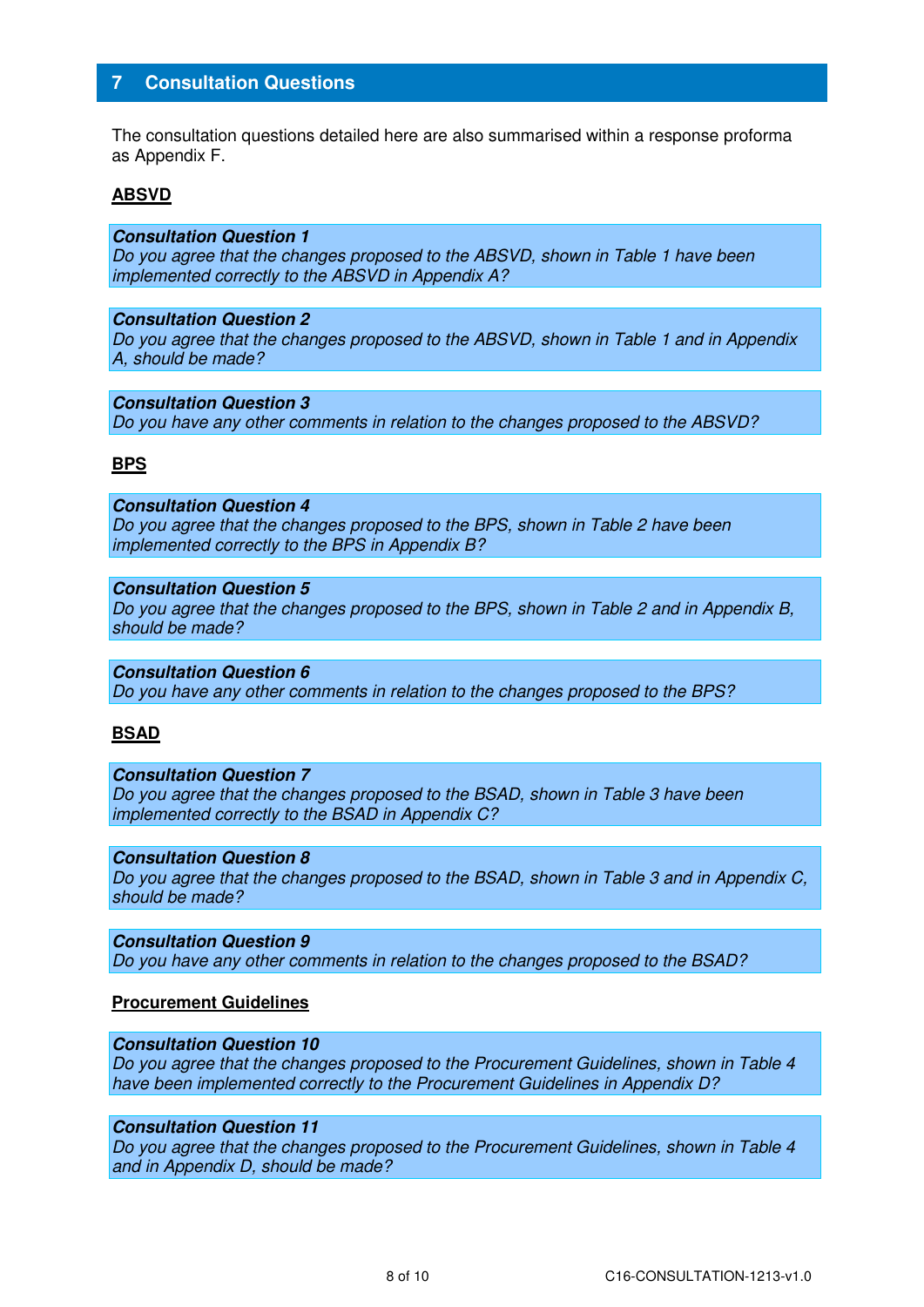## **Consultation Question 12**

Do you have any other comments in relation to the changes proposed to the Procurement Guidelines?

#### **SMAF**

#### **Consultation Question 13**

Do you agree that the changes proposed to the SMAF, shown in Table 5 have been implemented correctly to the Procurement Guidelines in Appendix E?

#### **Consultation Question 14**

Do you agree that the changes proposed to the SMAF, shown in Table 5 and in Appendix E, should be made?

#### **Consultation Question 15**

Do you have any other comments in relation to the changes proposed to the SMAF?

# **8 Responding**

Responses should be submitted by replying to the consultation questions within the response proforma, attached as Appendix F and e-mailing the completed proforma to balancingservices@nationalgrid.com

If you do not wish any elements of your response to be made publicly available, please mark these as confidential.

Due to the holiday period, the consultation period for this document has been extended from the minimum 28 days to 36 days.

Responses are therefore required by **18th January 2013.** Following the consultation, a report will be produced and submitted to the Authority within seven days of the consultation close. Due to the timescales for the Authority report, it may not be possible to accept late consultation responses.

It is envisaged that, unless directed otherwise by the Authority, the implementation date for each of the revised documents will be 1<sup>st</sup> April 2013.

# **9 Next Steps**

Following receipt of responses to this consultation, National Grid will prepare and submit a report to the Authority in accordance with Electricity Transmission Licence Standard Condition C16 paragraph (8). The consultation document, consultation report, and all responses, will be published on National Grid's website:

www.nationalgrid.com/uk/Electricity/Balancing/consultations/

The current versions of the subject documents referred to in this report can be found at the following link:

www.nationalgrid.com/uk/Electricity/Balancing/transmissionlicensestatements/